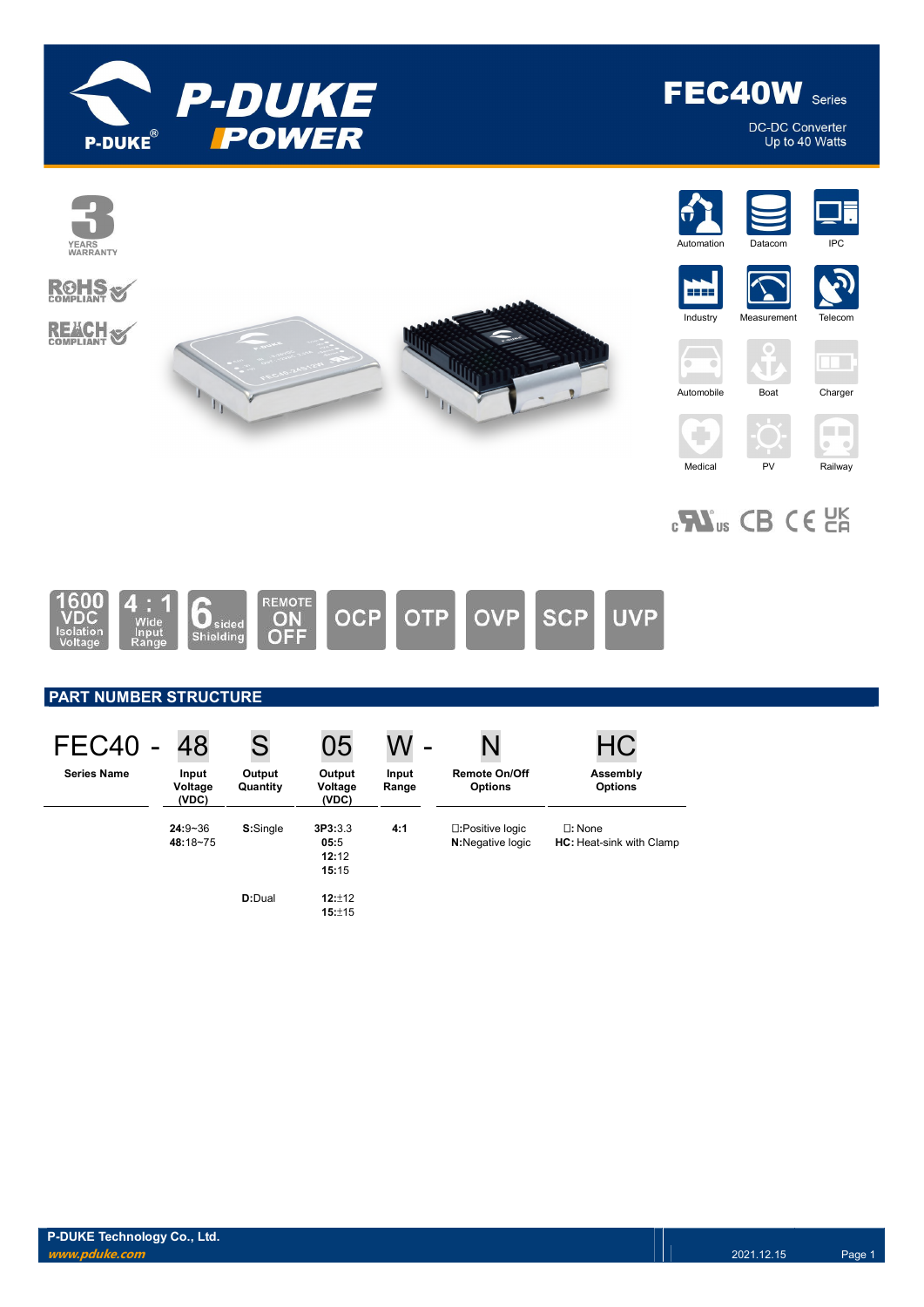

#### Model Number Input Range | Output Voltage Output Current aput Current<br>@Full Load **Input Current**<br><u>A</u>No Load @Mo Load @No Load Efficiency Maximum Capacitor Load Min. Load Full Load VDC | VDC | mA || A ||| mA || % || μF FEC40-24S3P3W 9 ~ 36 3.3 0 10 75 87 25750 FEC40-24S05W 9 ~ 36 5 0 8 95 88 13600 FEC40-24S12W 9 ~ 36 12 50 3.33 50 87 2360 FEC40-24S15W 9 ~ 36 15 50 2.67 50 87 1510 FEC40-24D12W 9 ~ 36 ±12 ±65 ±1.67 60 86 ±1200 FEC40-24D15W 9 ~ 36 ±15 ±50 ±1.33 70 86 ±750 FEC40-48S3P3W 18 ~ 75 3.3 0 10 55 87 25750 FEC40-48S05W 18 ~ 75 5 0 8 60 89 13600 FEC40-48S12W 18 ~ 75 12 50 3.33 30 87 2360 FEC40-48S15W 18 ~ 75 15 50 2.67 25 88 1510 FEC40-48D12W 18 ~ 75 ±12 ±65 ±1.67 30 87 ±1200 FEC40-48D15W 18 ~ 75 ±15 ±60 ±1.33 30 86 ±750

#### TECHNICAL SPECIFICATION All specifications are typical at nominal input, full load and 25℃ unless otherwise noted

The output requires a minimum loading on the output to maintain specified regulation. Operation under no-load condition will not damage these devices, however they may not meet all listed specification.

| <b>INPUT SPECIFICATIONS</b>   |                         |                           |            |        |      |                           |            |
|-------------------------------|-------------------------|---------------------------|------------|--------|------|---------------------------|------------|
| <b>Parameter</b>              |                         | <b>Conditions</b>         |            | Min.   | Typ. | Max.                      | Unit       |
| Operating input voltage range |                         | 24Vin(nom)                | 9          | 24     | 36   | <b>VDC</b>                |            |
|                               |                         | 48Vin(nom)                | 18         | 48     | 75   |                           |            |
| Start up voltage              |                         | 24Vin(nom)                |            |        |      | 9                         | <b>VDC</b> |
|                               |                         | 48Vin(nom)                |            |        |      | 18                        |            |
| Shutdown voltage              |                         | 24Vin(nom)                |            | 7      | 8    | 8.8                       | <b>VDC</b> |
|                               |                         | 48Vin(nom)                |            | 15     | 16   | 17.5                      |            |
| Start up time                 | Constant resistive load | Power up                  |            |        |      | 20                        | ms         |
|                               |                         | Remote ON/OFF             |            |        |      | 20                        |            |
| Input surge voltage           | 100 ms, max.            | 24Vin(nom)                |            |        |      | 50                        | <b>VDC</b> |
|                               |                         | 48Vin(nom)                |            |        |      | 100                       |            |
| Input filter                  |                         |                           |            |        |      | Pi type                   |            |
| Remote ON/OFF                 | Referred to -Vin pin    | Positive logic            | DC-DC ON   |        |      | Open or $3 \sim 12$ VDC   |            |
|                               |                         | (Standard)                | DC-DC OFF  |        |      | Short or $0 \sim 1.2$ VDC |            |
|                               |                         | Negative logic            | DC-DC ON   |        |      | Short or $0 \sim 1.2$ VDC |            |
|                               |                         | (Option)                  | DC-DC OFF  |        |      | Open or $3 \sim 12$ VDC   |            |
|                               |                         | Input current of Ctrl pin |            | $-0.5$ |      | $+0.5$                    | mA         |
|                               |                         | Remote off                | 24Vin(nom) |        |      |                           | mA         |
|                               |                         | input current             | 48Vin(nom) |        | 5    |                           |            |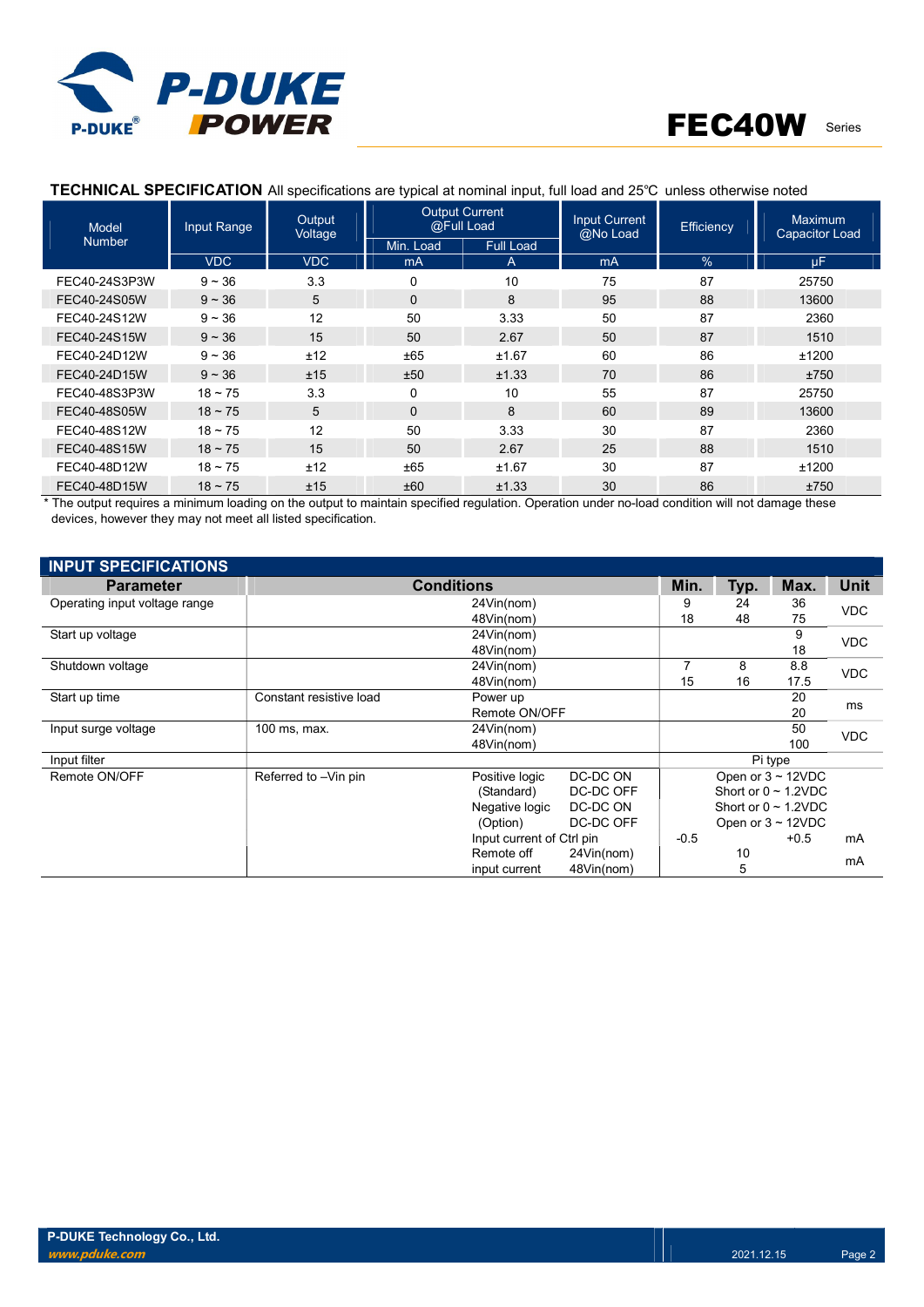

| <b>OUTPUT SPECIFICATIONS</b>     |                                    |                   |                |         |      |                                 |                  |
|----------------------------------|------------------------------------|-------------------|----------------|---------|------|---------------------------------|------------------|
| <b>Parameter</b>                 |                                    | <b>Conditions</b> |                | Min.    | Typ. | Max.                            | <b>Unit</b>      |
| Voltage accuracy                 |                                    |                   |                | $-1.0$  |      | $+1.0$                          | %                |
| Line regulation                  | Low Line to High Line at Full Load |                   |                | $-0.2$  |      | $+0.2$                          | %                |
| Load regulation                  | Min. Load to Full Load             | Single            |                | $-0.5$  |      | $+0.5$                          | $\frac{0}{0}$    |
|                                  |                                    | Dual              |                | $-1.0$  |      | $+1.0$                          |                  |
| Cross regulation                 | Asymmetrical load 25%/100% FL      | Dual              |                | $-5.0$  |      | $+5.0$                          | %                |
| Voltage adjustability            |                                    |                   |                | $-10$   |      | $+10$                           | $\frac{0}{0}$    |
| Ripple and noise                 | 20MHz bandwidth                    | Single            | 3.3Vout, 5Vout |         | 50   |                                 |                  |
|                                  |                                    |                   | 12Vout, 15Vout |         | 75   |                                 | mVp-p            |
|                                  |                                    | Dual              | 12Vout         |         | 120  |                                 |                  |
|                                  |                                    |                   | 15Vout         |         | 150  |                                 |                  |
| Temperature coefficient          |                                    |                   |                | $-0.02$ |      | $+0.02$                         | $%$ $^{\circ}$ C |
| Transient response recovery time | 25% load step change               |                   |                |         | 250  |                                 | μs               |
| Over voltage protection          | Zener diode clamp                  | 3.3Vout           |                |         | 3.9  |                                 |                  |
|                                  |                                    | 5Vout             |                |         | 6.2  |                                 | <b>VDC</b>       |
|                                  |                                    | 12Vout            |                |         | 15   |                                 |                  |
|                                  |                                    | 15Vout            |                |         | 18   |                                 |                  |
| Over load protection             | % of lout rated                    |                   |                |         |      | 150                             | $\frac{0}{0}$    |
| Short circuit protection         |                                    |                   |                |         |      | Continuous, automatics recovery |                  |

| <b>GENERAL SPECIFICATIONS</b> |                          |                        |      |      |                       |                    |  |  |  |  |  |  |
|-------------------------------|--------------------------|------------------------|------|------|-----------------------|--------------------|--|--|--|--|--|--|
| <b>Parameter</b>              |                          | <b>Conditions</b>      | Min. | Typ. | Max.                  | <b>Unit</b>        |  |  |  |  |  |  |
| Isolation voltage             | 1 minute                 | Input to Output        | 1600 |      |                       | <b>VDC</b>         |  |  |  |  |  |  |
|                               |                          | Input (Output) to Case | 1600 |      |                       |                    |  |  |  |  |  |  |
| Case grounding                |                          |                        |      |      | Connect case to -Vin  |                    |  |  |  |  |  |  |
|                               |                          |                        |      |      | with decoupling Y Cap |                    |  |  |  |  |  |  |
| Isolation resistance          | 500VDC                   |                        |      |      |                       | $G\Omega$          |  |  |  |  |  |  |
| Isolation capacitance         |                          |                        |      |      | 2500                  | pF                 |  |  |  |  |  |  |
| Switching frequency           |                          |                        | 270  | 300  | 330                   | kHz                |  |  |  |  |  |  |
| Safety approvals              | IEC/EN/UL62368-1         |                        |      |      | UL:E193009            |                    |  |  |  |  |  |  |
|                               |                          |                        |      |      | CB: UL(Demko)         |                    |  |  |  |  |  |  |
| Case material                 |                          |                        |      |      | Nickel-coated copper  |                    |  |  |  |  |  |  |
| Base material                 |                          |                        |      |      |                       | FR4 PCB            |  |  |  |  |  |  |
| Potting material              |                          |                        |      |      | Epoxy (UL94 V-0)      |                    |  |  |  |  |  |  |
| Weight                        |                          |                        |      |      |                       | 60g (2.11oz)       |  |  |  |  |  |  |
| <b>MTBF</b>                   | MIL-HDBK-217F, Full load |                        |      |      |                       | 6.617 x $10^5$ hrs |  |  |  |  |  |  |

| <b>ENVIRONMENTAL SPECIFICATIONS</b> |                   |       |      |        |              |
|-------------------------------------|-------------------|-------|------|--------|--------------|
| <b>Parameter</b>                    | <b>Conditions</b> | Min.  | Typ. | Max.   | <b>Unit</b>  |
| Operating ambient temperature       | Without derating  | -40   |      | $+50$  | °C           |
|                                     | With derating     | $+50$ |      | $+105$ |              |
| Maximum case temperature            |                   |       |      | 105    | °C           |
| Over temperature protection         |                   |       | 110  |        | °C           |
| Storage temperature range           |                   | $-55$ |      | $+125$ | °C           |
| Thermal impedance                   | Without heat-sink |       | 9.2  |        | °C/W         |
|                                     | With heat-sink    |       | 7.6  |        |              |
| Thermal shock                       |                   |       |      |        | MIL-STD-810F |
| Vibration                           |                   |       |      |        | MIL-STD-810F |
| Relative humidity                   |                   |       |      |        | 5% to 95% RH |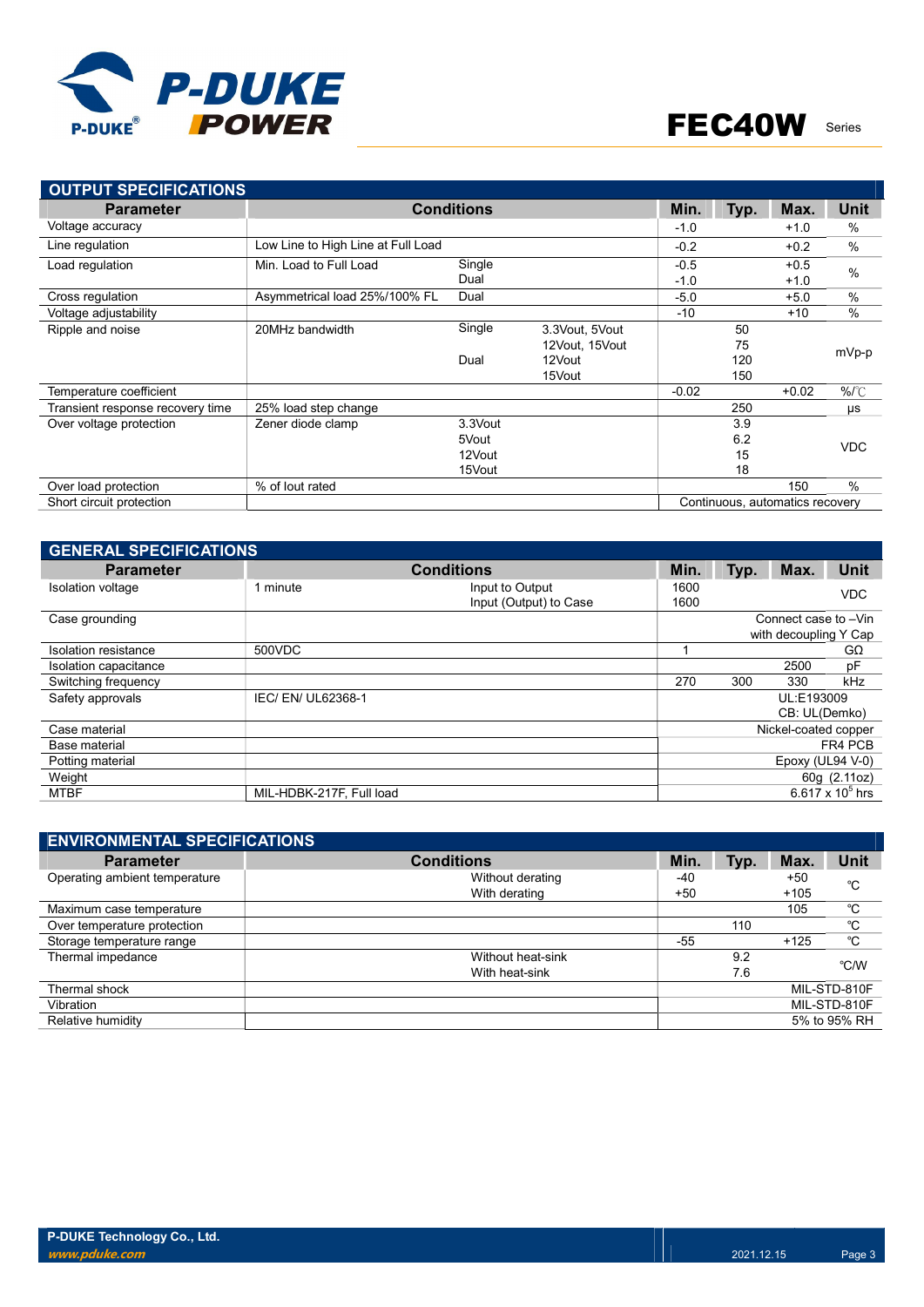

| <b>EMC SPECIFICATIONS</b>      |             |                                                                                     |                  |
|--------------------------------|-------------|-------------------------------------------------------------------------------------|------------------|
| <b>Parameter</b>               |             | <b>Conditions</b>                                                                   | Level            |
| EMI                            | EN55032     | With external components                                                            | Class A, Class B |
| <b>EMS</b>                     | EN55024     |                                                                                     |                  |
| <b>ESD</b>                     | EN61000-4-2 | Air $\pm$ 8kV and Contact $\pm$ 6kV                                                 | Perf. Criteria A |
| Radiated immunity              | EN61000-4-3 | 10 V/m                                                                              | Perf. Criteria A |
| <b>Fast transient</b>          | EN61000-4-4 | ±2kV                                                                                | Perf. Criteria B |
|                                |             | With an external input filter capacitor<br>(Nippon chemi-con KY series, 220µF/100V) |                  |
| Surge                          | EN61000-4-5 | ±1kV                                                                                | Perf. Criteria A |
|                                |             | With an external input filter capacitor                                             |                  |
|                                |             | (Nippon chemi-con KY series, 220µF/100V)                                            |                  |
| Conducted immunity             | EN61000-4-6 | 10 Vr.m.s                                                                           | Perf. Criteria A |
| Power frequency magnetic field | EN61000-4-8 | 100A/m continuous: 1000A/m 1 second                                                 | Perf. Criteria A |

CAUTION: This power module is not internally fused. An input line fuse must always be used.

### CHARACTERISTIC CURVE







FEC40-48S05W Derating Curve FEC40-48S05W Derating Curve With Heat-sink



#### FUSE CONSIDERATION

This power module is not internally fused. An input line fuse must always be used.

This encapsulated power module can be used in a wide variety of applications, ranging from simple stand-alone operation to an integrated part of sophisticated power architecture.

To maximum flexibility, internal fusing is not included; however, to achieve maximum safety and system protection, always use an input line fuse. The input line fuse suggest as below:

| Model                                                                          | <b>Fuse Rating</b> | <b>Fuse Type</b> |
|--------------------------------------------------------------------------------|--------------------|------------------|
| $FEC40-24S$<br>$\mathsf{W}\cdot\mathsf{FEC40\text{-}24D}$ .<br><b>W</b>        |                    | Fast-Acting      |
| <b>FEC40-48S</b><br>$\mathbb{W} \cdot \mathsf{FEC40\text{-}48D}$ .<br><b>W</b> |                    | Slow-Blow        |

The table based on the information provided in this data sheet on inrush energy and maximum DC input current at low Vin.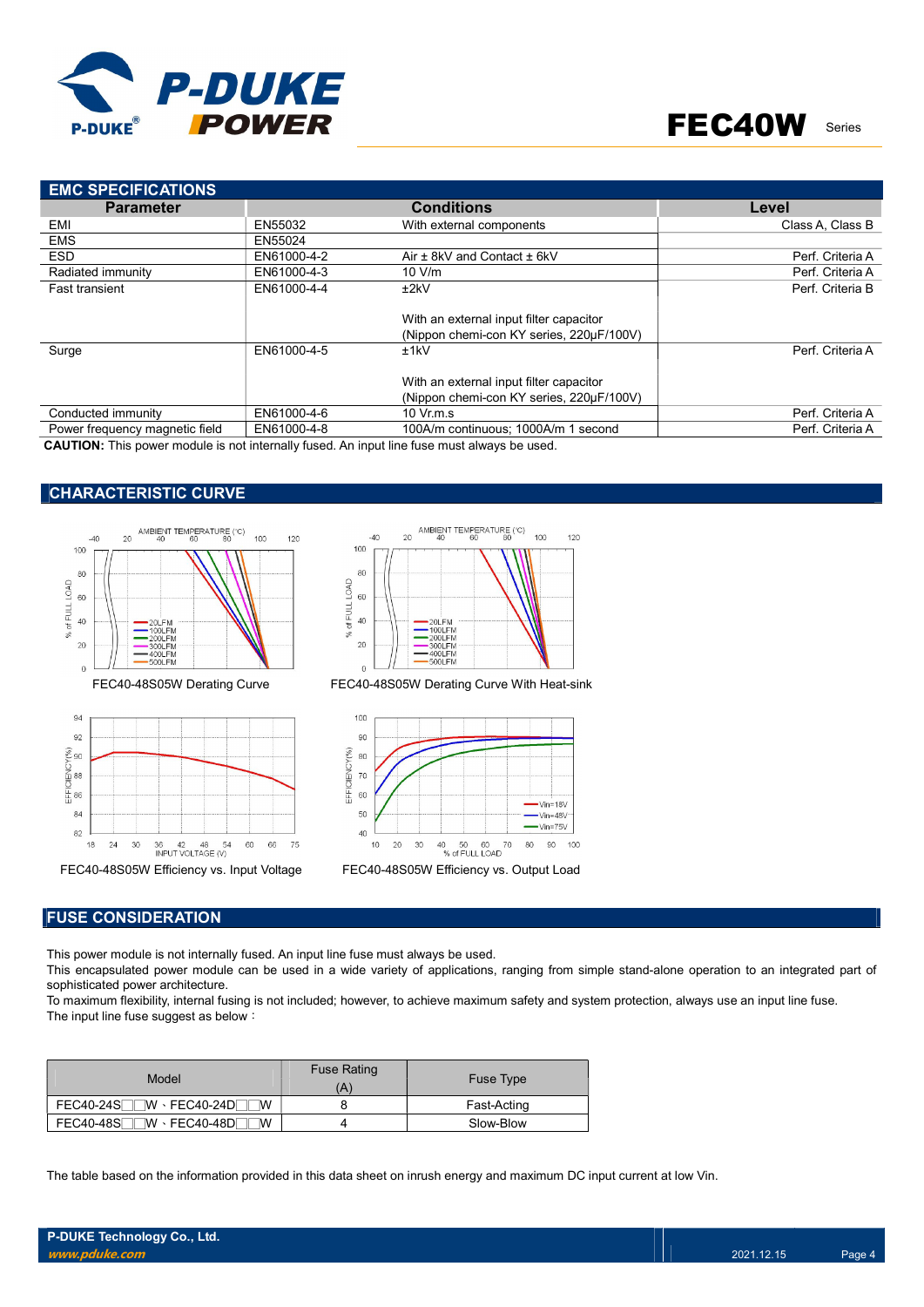

### MECHANICAL DRAWING



**BOTTOM VIEW** 

### **HEAT-SINK OPTIONS**

#### -HC (Heat-sink with clamps)



\* All dimensions in inch [mm]

#### **PIN CONNECTION**

| <b>PIN</b> | <b>SINGLE</b> | <b>DUAL</b> |
|------------|---------------|-------------|
|            | $+V$ in       | $+V$ in     |
| 2          | -Vin          | -Vin        |
| 3          | Ctrl          | Ctrl        |
|            | -Sense        | +Vout       |
| 5          | +Sense        | Common      |
| 6          | +Vout         | Common      |
|            | -Vout         | -Vout       |
|            | Trim          | Trim        |

1. All dimensions in inch [mm] 2. Tolerance :x.xx±0.02 [x.x±0.5] x.xxx±0.01 [x.xx±0.25]

3. Pin dimension tolerance ±0.004[0.10]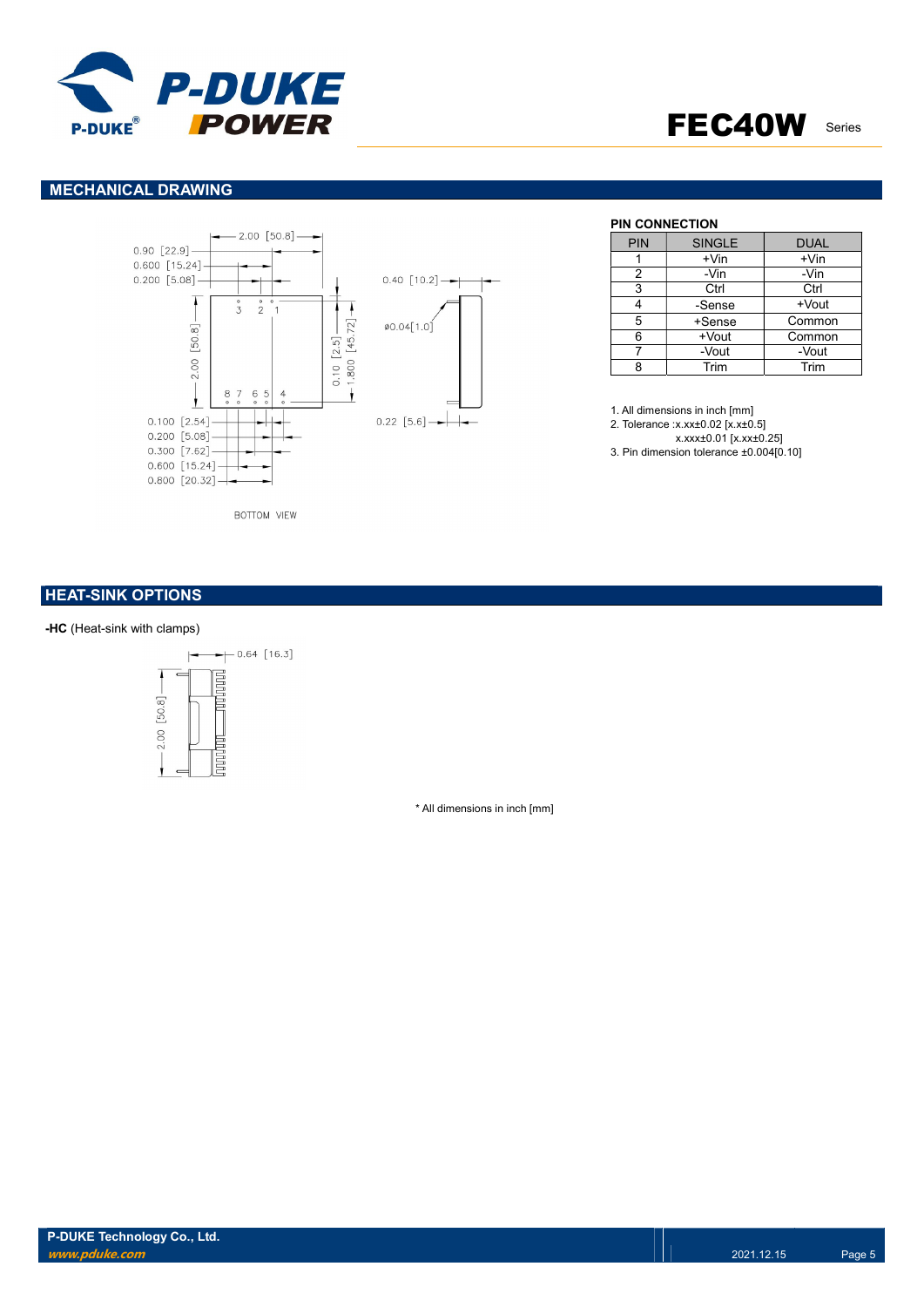

### RECOMMENDED PAD LAYOUT



All dimensions in inch[mm] Pad size(lead free recommended) Through hole 1.2.3.4.5.6.7.8: ∅0.051[1.30] Top view pad 1.2.3.4.5.6.7.8: ∅0.064[1.63] Bottom view pad 1.2.3.4.5.6.7.8: ∅0.102[2.60]

### THERMAL CONSIDERATIONS

The power module operates in a variety of thermal environments.

However, sufficient cooling should be provided to help ensure reliable operation of the unit.

Heat is removed by conduction, convection, and radiation to the surrounding Environment.

Proper cooling can be verified by measuring the point as the figure below.

The temperature at this location should not exceed "Maximum case temperature".

When Operating, adequate cooling must be provided to maintain the test point temperature at or below "Maximum case temperature". You can limit this Temperature to a lower value for extremely high reliability.

■ Thermal test condition with vertical direction by natural convection (20LFM).



TOP VIEW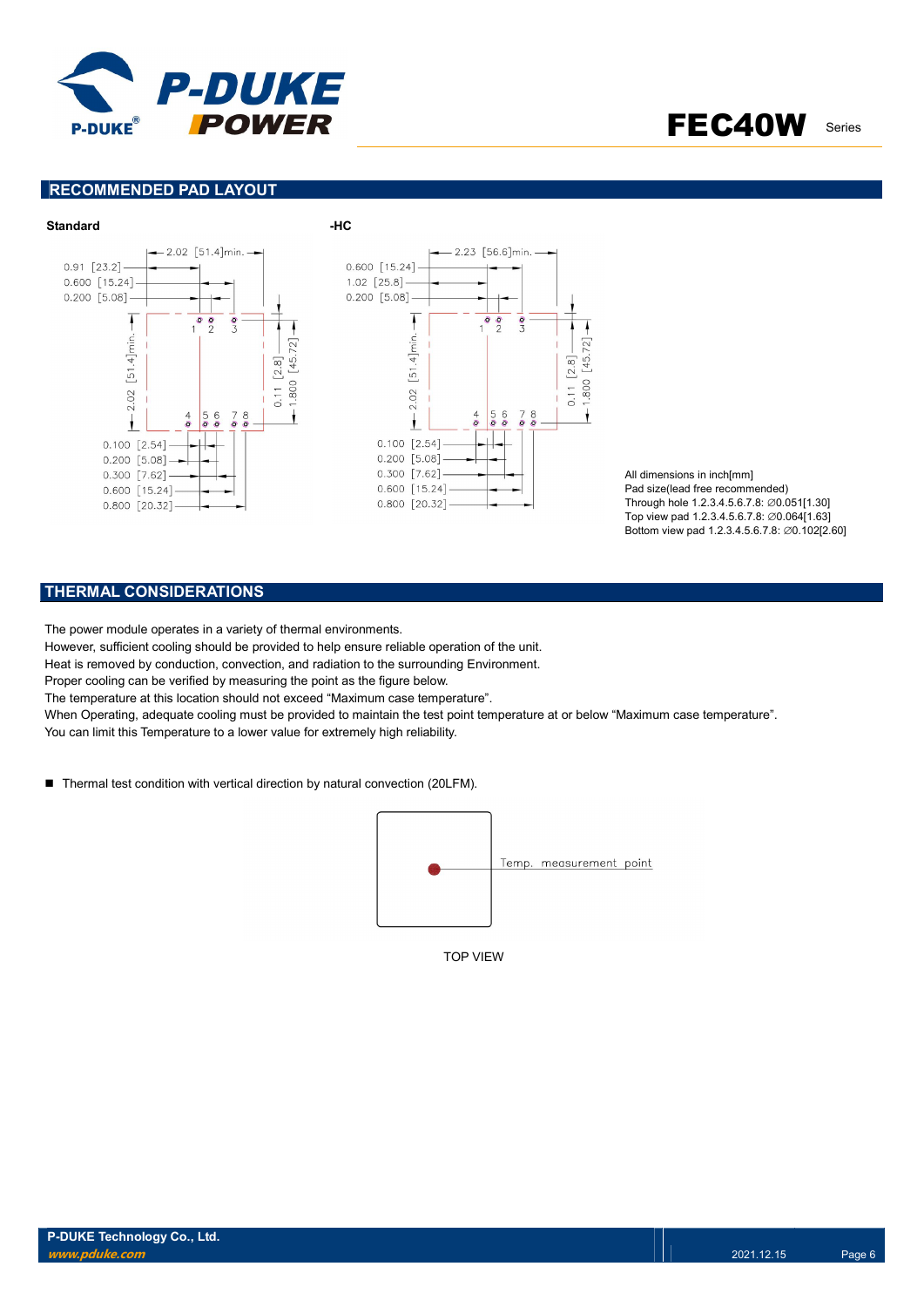

### OUTPUT VOLTAGE ADJUSTMENT

Output voltage set point adjustment allows the user to increase or decrease the output voltage set point of the module. Single Output

This is accomplished by connecting an external resistor between the Trim pin and either the +Sense or -Sense pins.

With an external resistor between the Trim and -Sense, the output voltage set point increases.

With an external resistor between the Trim and +Sense, the output voltage set point decreases.

The external Trim resistor needs to be at least 1/16W of rated power.

#### Dual Output

This is accomplished by connecting an external resistor between the Trim pin and either the +Output or -Output pins.

With an external resistor between the Trim and -Output pin, the output voltage set point increases.

With an external resistor between the Trim and +Output pin, the output voltage set point decreases.

The external TRIM resistor needs to be at least 1/16W resistors.

#### EXTERNAL OUTPUT TRIMMING

Output can be externally trimmed by using the method shown below.

#### Trim-up

| Single Output                  | <b>DDS3P3W</b>     |             |              |                |         |                |        |        |                |        |        |        |
|--------------------------------|--------------------|-------------|--------------|----------------|---------|----------------|--------|--------|----------------|--------|--------|--------|
|                                | $\triangle$ V      | (% )        | $\mathbf{1}$ | $\overline{2}$ | 3       | $\overline{4}$ | 5      | 6      | $\overline{7}$ | 8      | 9      | 10     |
| -Sense $\overset{4}{\bigcirc}$ | Vout               | (V)         | 3.333        | 3.366          | 3.399   | 3.432          | 3.465  | 3.498  | 3.531          | 3.564  | 3.597  | 3.630  |
| ≹RU                            | <b>RU</b>          | $(k\Omega)$ | 57.930       | 26.165         | 15.577  | 10.283         | 7.106  | 4.988  | 3.476          | 2.341  | 1.459  | 0.753  |
| Trim $\overset{8}{\circ}$      | □□S05W             |             |              |                |         |                |        |        |                |        |        |        |
|                                | $\triangle$ V      | (% )        | $\mathbf{1}$ | $\overline{2}$ | 3       | $\overline{4}$ | 5      | 6      | $\overline{7}$ | 8      | 9      | 10     |
|                                | Vout               | (V)         | 5.050        | 5.100          | 5.150   | 5.200          | 5.250  | 5.300  | 5.350          | 5.400  | 5.450  | 5.500  |
|                                | <b>RU</b>          | $(k\Omega)$ | 36.570       | 16.580         | 9.917   | 6.585          | 4.586  | 3.253  | 2.302          | 1.588  | 1.032  | 0.588  |
|                                | $\Box$ S12W        |             |              |                |         |                |        |        |                |        |        |        |
|                                | $\triangle$ V      | $(\% )$     | $\mathbf{1}$ | 2              | 3       | $\overline{4}$ | 5      | 6      | $\overline{7}$ | 8      | 9      | 10     |
|                                | Vout               | (V)         | 12.120       | 12.240         | 12.360  | 12.480         | 12.600 | 12.720 | 12.840         | 12.960 | 13.080 | 13.200 |
|                                | <b>RU</b>          | $(k\Omega)$ | 367.910      | 165.950        | 98.636  | 64.977         | 44.782 | 31.318 | 21.701         | 14.488 | 8.879  | 4.391  |
|                                |                    |             |              |                |         |                |        |        |                |        |        |        |
|                                | $\triangle$ V      | (% )        | $\mathbf{1}$ | $\overline{2}$ | 3       | $\overline{4}$ | 5      | 6      | $\overline{7}$ | 8      | 9      | 10     |
|                                | Vout               | (V)         | 15.150       | 15.300         | 15.450  | 15.600         | 15.750 | 15.900 | 16.050         | 16.200 | 16.350 | 16.500 |
|                                | <b>RU</b>          | $(k\Omega)$ | 404.180      | 180.590        | 106.060 | 68.796         | 46.437 | 31.531 | 20.883         | 12.898 | 6.687  | 1.718  |
|                                |                    |             |              |                |         |                |        |        |                |        |        |        |
| Dual Output                    | $\Box$ D12W        |             |              |                |         |                |        |        |                |        |        |        |
| -Vout $\overline{O}$           | $\bigtriangleup$ V | (% )        | $\mathbf{1}$ | $\overline{2}$ | 3       | $\overline{4}$ | 5      | 6      | $\overline{7}$ | 8      | 9      | 10     |
|                                | Vout               | (V)         | ±12.12       | ±12.24         | ±12.36  | ±12.48         | ±12.6  | ±12.72 | ±12.84         | ±12.96 | ±13.08 | ±13.2  |

| vout          | $\mathbf{v}$ | $-12.12$       | $+12.2+$        | L12.00                             | <b>112.40</b>   | <b>LIL.V</b> | $-12.12$ | $+12.0 +$      | <b>112.50</b> | 1.0.00 | <b>LIJ.</b> 4 |
|---------------|--------------|----------------|-----------------|------------------------------------|-----------------|--------------|----------|----------------|---------------|--------|---------------|
| <b>RU</b>     | $(k\Omega)$  | 218.21         | 98.105          | 58.07                              | 38.052          | 26.042       | 18.035   | 12.316         | 8.026         | 4.69   | 2.021         |
| $\Box$ D15W   |              |                |                 |                                    |                 |              |          |                |               |        |               |
| $\triangle$ V | (%)          | $\overline{1}$ | $\sim$ 2 $\sim$ | $\begin{array}{ccc} \end{array}$ 3 | $\sim$ 4 $\sim$ | $5 \quad 6$  |          | $\overline{7}$ | 8             | 9      | 10            |
| Vout          | (V)          | ±15.15         | ±15.3           | ±15.45                             | ±15.6           | ±15.75       | ±15.9    | ±16.05         | ±16.2         | ±16.35 | ±16.5         |
| <b>RU</b>     | $(k\Omega)$  | 268.29         | 120.64          | 71.429                             | 46.822          | 32.058       | 22.215   | 15.184         | 9.911         | 5.81   | 2.529         |

≹ RU

Trim  $\stackrel{8}{\circ}$